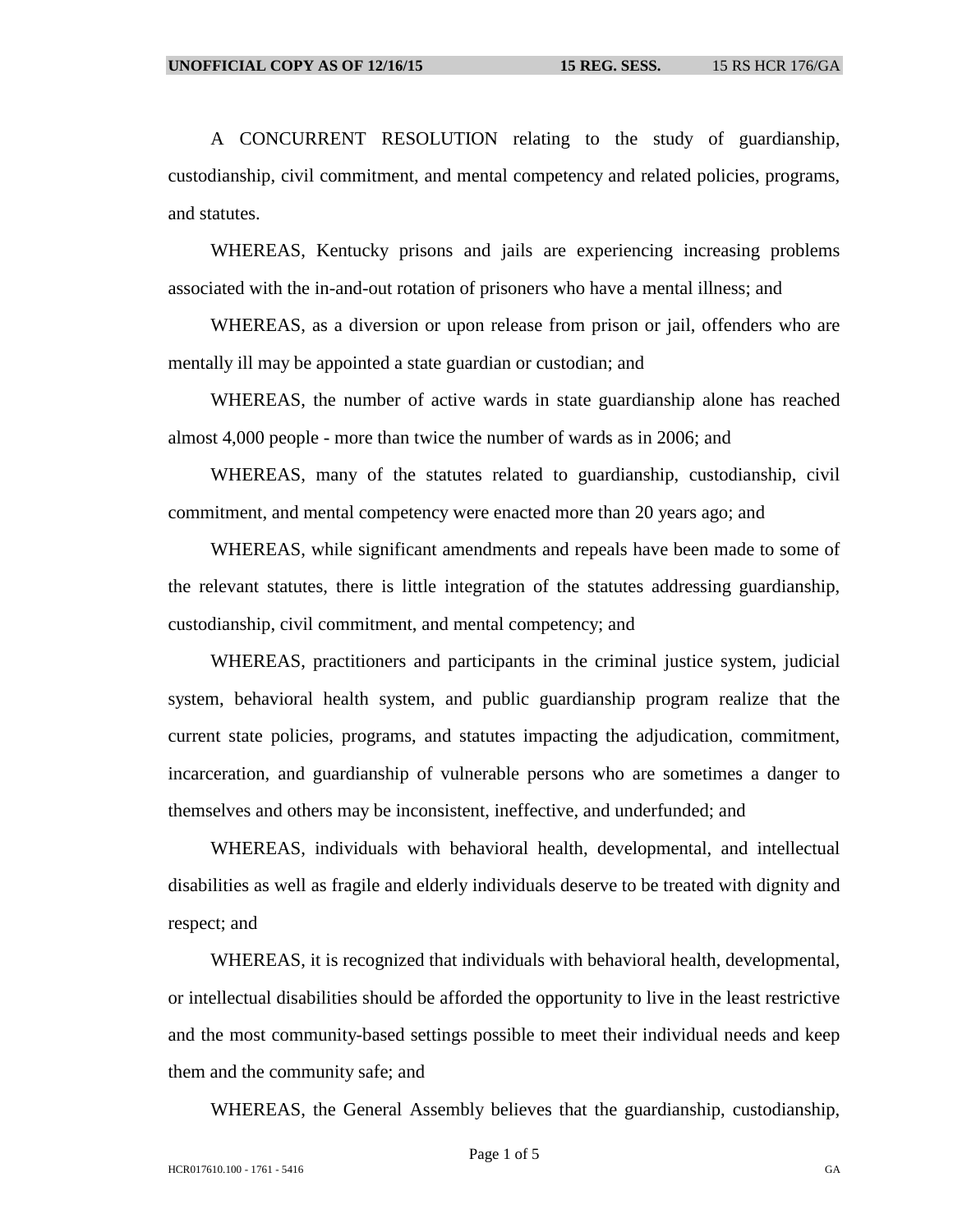civil commitment, and mental competency and related policies, programs, and statutes are in urgent need of review to remove ambiguities and inconsistencies in order to provide the Commonwealth's citizens with the care and treatment needed;

NOW, THEREFORE,

## *Be it resolved by the House of Representatives of the General Assembly of the Commonwealth of Kentucky, the Senate concurring therein:*

Section 1. The Guardianship, Custodianship, Civil Commitment, and Mental Competency Task Force of the Legislative Research Commission is hereby created.

Section 2. The Guardianship, Custodianship, Civil Commitment, and Mental Competency Task Force shall consist of:

(1) The chair of the Senate Health and Welfare Committee, who shall be co-chair of the task force; however, if he or she declines to serve, the President of the Senate shall designate a member of the Senate to serve as co-chair of the task force;

(2) The chair of the House of Representatives Health and Welfare Committee, who shall be co-chair of the task force; however, if he or she declines to serve, the Speaker of the House of Representatives shall designate a member of the House of Representatives to serve as co-chair of the task force;

(3) The chair of the Senate Judiciary Committee; however, if he or she declines to serve, the President of the Senate shall designate a member of the Senate to serve on the task force;

(4) The chair of the House of Representatives Judiciary Committee; however, if he or she declines to serve, the Speaker of the House of Representatives shall designate a member of the House of Representatives to serve on the task force;

(5) A District Court judge who shall be recommended by the Chief Justice of the Supreme Court;

(6) A Family Court judge who shall be recommended by the Chief Justice of the Supreme Court;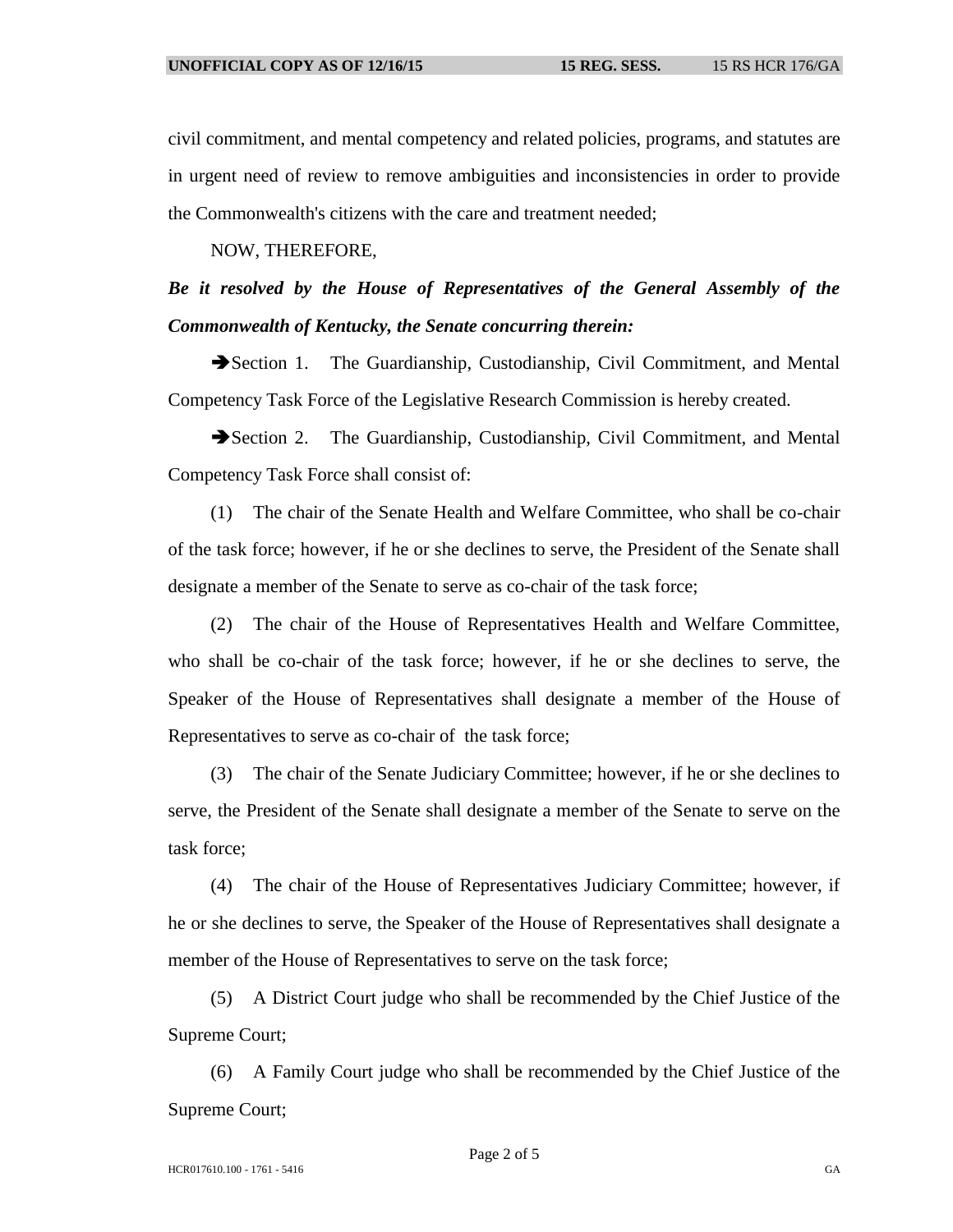(7) A Circuit Court judge who presides over a criminal docket who shall be recommended by the Chief Justice of the Supreme Court;

(8) The director of the Administrative Office of the Courts;

(9) A current or former county attorney or assistant county attorney with guardianship experience who shall be recommended by the co-chairs of the task force;

(10) A member of the Kentucky Bar Association who regularly acts as a guardian ad litem or counsel in adult guardianship cases who shall be recommended by the cochairs of the task force;

(11) The commissioner of the Department for Behavioral Health, Developmental and Intellectual Disabilities;

(12) The facility or medical director of one (1) of the state psychiatric hospitals or his or her designee who shall be recommended by the secretary of the Cabinet for Health and Family Services;

(13) The medical director of the Kentucky Correctional Psychiatric Center;

(14) The commissioner of the Department for Aging and Independent Living;

(15) The commissioner of the Department of Corrections;

(16) The commissioner of the Department for Community Based Services;

(17) A current or former attorney from the Department for Public Advocacy with guardianship and commitment practice experience who shall be recommended by the public advocate;

(18) A current county judge/executive who shall be recommended by the co-chairs of the task force; and

(19) A provider of mental health services who shall be recommended by the cochairs of the task force.

Section 3. (1) The Guardianship, Custodianship, Civil Commitment, and Mental Competency Task Force shall review state guardianship, custodianship, civil commitment, and mental competency and related policies, programs, and statutes to make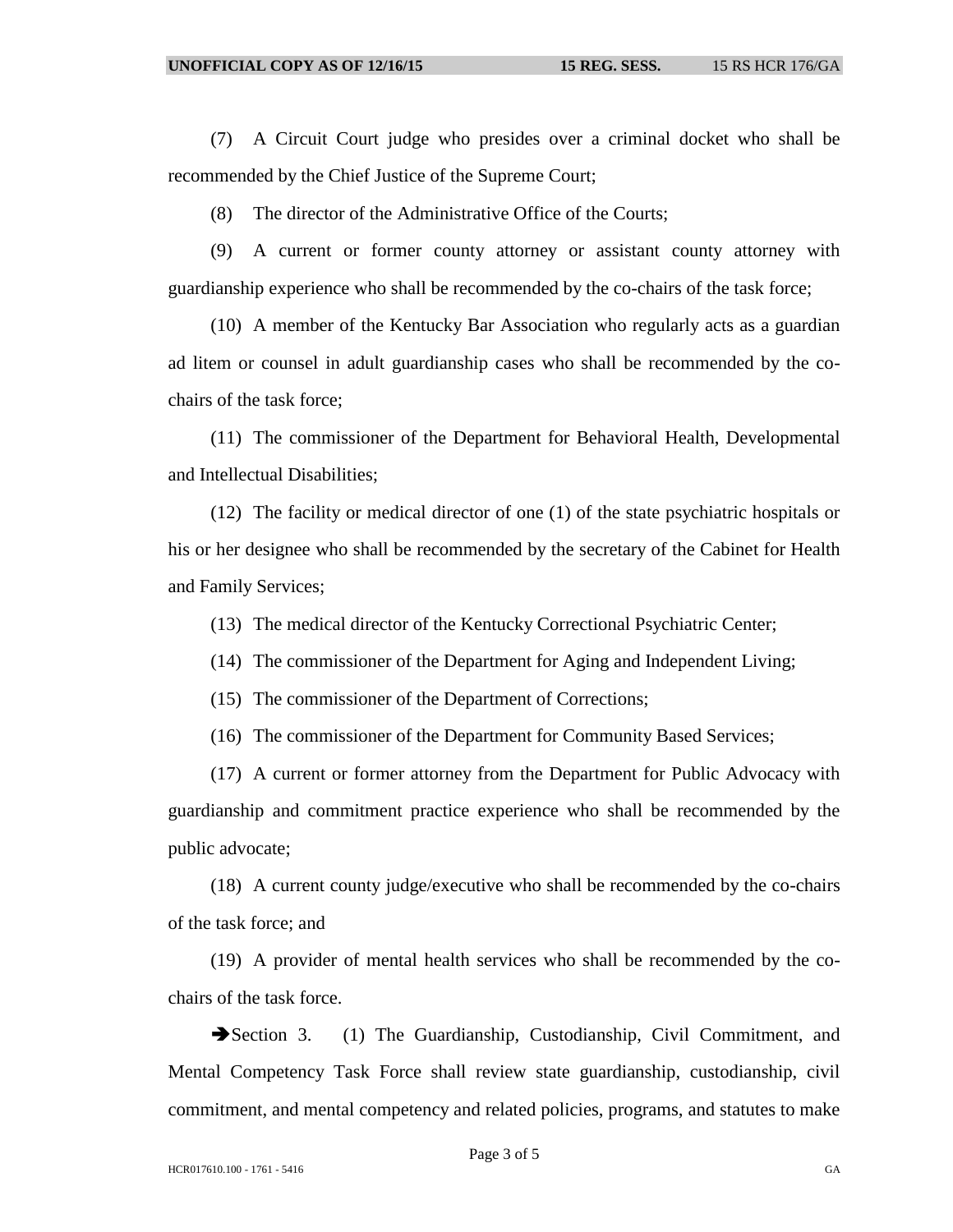recommendations for the modernization and improvement in the adjudication, commitment, incarceration, and guardianship of vulnerable persons. The task force shall consider expert testimony, model programs, research, and any prior recommendations.

(2) The task force may provide draft changes to state guardianship, custodianship, civil commitment, and mental competency and related policies, programs, and statutes. The draft may, insofar as possible, provide for the:

- (a) Use of evidence-based practices;
- (b) Development of programs and services as alternatives to state guardianship;
- (c) Appropriate placement of violent offenders who are found incompetent to stand trial;
- (d) Use of court-ordered mental health treatment;
- (e) Establishment of means for the protection and treatment of offenders; and
- (f) Feasibility of establishing criminal responsibility.

Section 4. The Guardianship, Custodianship, Civil Commitment, and Mental Competency Task Force shall submit a report to the Interim Joint Committee on Health and Welfare, the Interim Joint Committee on Judiciary, and the Legislative Research Commission upon the approval of the task force co-chairs no later than January 5, 2016. The report shall include a summary of the major issues confronting the state guardianship, custodianship, civil commitment, and mental competency and related policies, programs, and statutes that impact the adjudication, commitment, incarceration, and guardianship of vulnerable persons, along with any recommendations for modernization and improvement, and may include a draft of proposed changes.

Section 5. Final membership of the Guardianship, Custodianship, Civil Commitment, and Mental Competency Task Force shall be subject to the consideration and approval of the Legislative Research Commission.

Section 6. Provisions of Sections 1 to 5 of this Act to the contrary notwithstanding, the Legislative Research Commission shall have the authority to